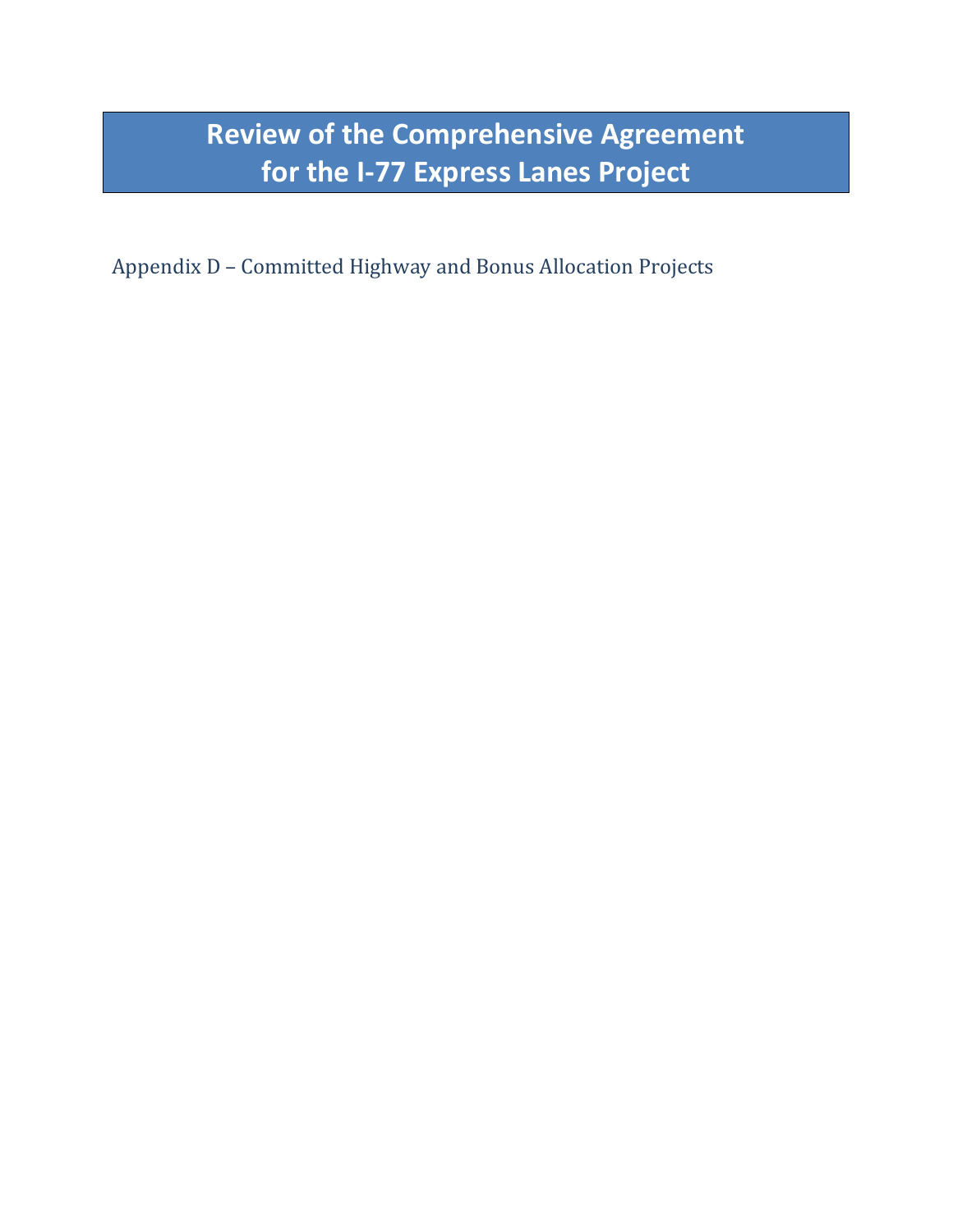Committed Highway and Bonus Allocation Projects

Located in the I-77 corridor between N.C. 150 (Exit 36) in Mooresville and I-277 (Exit 11) in Charlotte Under Construction and in the Draft State Transportation Improvement Program, 2018-2027

| Location     | TIP#       | Description                                                                              | Construction<br>Year  | Est. Project | <b>Bonus Allocation</b><br>Cost (\$millions) Amount (\$millions) |
|--------------|------------|------------------------------------------------------------------------------------------|-----------------------|--------------|------------------------------------------------------------------|
| Mooresville  | U-5963     | Install closed loop signal system on N.C. 115 between Waterlynn Road and Yellowood Drive | FY2018                | \$0.48       | \$0.0\$                                                          |
| Mooresville  | $I-5717$   | Improve Exit 36 (I-77/N.C. 150 interchange)                                              | FY2019                | \$11.85      | \$0.0                                                            |
| Mooresville  | R-2307B    | Widen N.C. 150 from Greenwood Road to U.S. 21                                            | FY2019                | \$127.60     | \$5.0                                                            |
| Mooresville  | R-3833C    | Widen Brawley School Road from I-77 to U.S. 21                                           | FY2020                | \$11.40      | \$0.0                                                            |
| Mooresville  | R-5100     | Widen Williamson Road from I-77 to N.C. 150                                              | FY2020                | \$50.08      | \$0.0                                                            |
| Mooresville  | U-5816     | Widen Oates Road and Midnight Lane to three lanes with overpass over I-77                | FY2021                | \$10.10      | \$0.0                                                            |
| Mooresville  | U-5817     | Extend Fairview Road over I-77 to connect with Alcove Road                               | FY2021                | \$14.50      | \$8.0                                                            |
| Mooresville  | U-6037     | Widen U.S. 21 from N.C. 150 to Medical Park Road                                         | FY2024                | \$35.10      | \$0.0                                                            |
| Mooresville  | C-5701     | Improve intersection of N.C. 801 and N.C. 150                                            | Under<br>construction | \$2.00       | \$0.7                                                            |
| Davidson     | U-5907     | Potts-Sloan-Beaty connector                                                              | FY2020                | \$2.20       | \$2.2                                                            |
| Davidson     | I-4750AC   | Construct roundabouts at Exit 30 (I-77/Griffith Street interchange) ramp termini         | Under<br>construction | \$3.20       | \$3.2                                                            |
| Cornelius    | $C-5621$   | Construct U.S. 21/Catawba Avenue roundabout                                              | FY2019                | \$9.21       | \$6.7                                                            |
| Cornelius    | R-2555B    | Widen West Catawba Avenue from Jetton Road to N.C. 73                                    | FY2020                | \$31.70      | \$0.0                                                            |
| Cornelius    | U-5108     | <b>Extend Northcross Drive to Westmoreland Road</b>                                      | FY2020                | \$10.23      | \$2.0                                                            |
| Cornelius    | U-5873     | Improve intersection of N.C. 115 and Potts Street                                        | FY2020                | \$6.90       | \$6.0                                                            |
| Cornelius    | U-5906     | Improve intersection of West Catawba Avenue and Torrence Chapel Road                     | FY2020                | \$5.50       | \$5.0                                                            |
| Cornelius    | U-5767     | Widen U.S. 21 from Westmoreland Road to Northcross Center Court                          | FY2021                | \$23.80      | \$0.0                                                            |
| Huntersville | $1 - 5714$ | Improve Exit 23 (I-77/Gilead Road interchange)                                           | FY2018                | \$11.00      | \$0.0                                                            |
| Huntersville | U-5114     | Improve intersection of Gilead Road and U.S. 21                                          | FY2018                | \$14.73      | \$8.0                                                            |